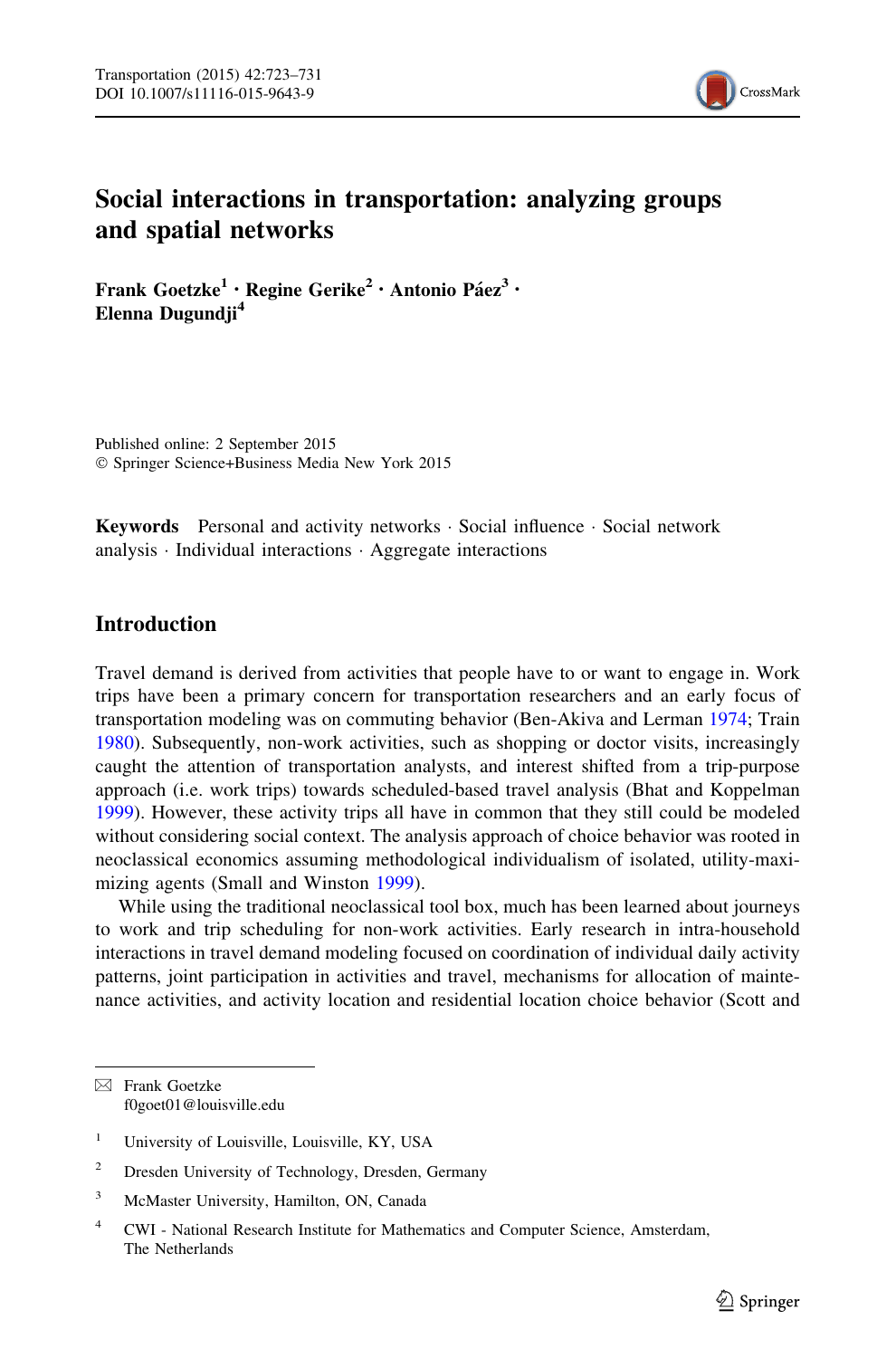Kanaroglou [2002;](#page-7-0) Gliebe and Koppelman [2002](#page-6-0), [2005](#page-6-0); Bradley and Vovsha [2005;](#page-6-0) Srinivasan and Bhat [2005;](#page-7-0) Bhat and Pendyala [2005;](#page-5-0) Timmermans and Zhang [2009;](#page-8-0) Arentze and Timmermans [2009](#page-5-0)). It is more recently that a social context of traveling choices, such as meeting friends, visiting events (i.e. sport games, concerts, theater, etc.), or engaging in other social activities (church, sports club, volunteering), has begun to receive attention and has been integrated into activity-based modeling (Arentze and Timmermans [2008;](#page-5-0) Ronald et al. [2012](#page-7-0)). This mirrors an important development in many regions around the world where the share of leisure trips is rising. It is one main motivation why transportation researchers have become more interested in studying personal and activity networks in general, as well as in adopting a social network perspective in transportation research specifically (Kowald and Axhausen [2015\)](#page-7-0). A parallel development has been on modeling social influence where other social science approaches, including network analysis or social interaction modeling, increasingly are adopted as a complement to the traditional utilitymaximizing approach in travel demand analysis (Bhat and Sener [2009](#page-5-0); Abou-Zeid and Ben-Akiva [2011](#page-5-0); Bhat and Sidharthan [2011](#page-6-0); Sidharthan et al. [2011;](#page-7-0) Walker et al. [2011](#page-8-0); Goetzke and Weinberger [2012;](#page-6-0) Whalen et al. [2012;](#page-8-0) Kamargianni et al. [2014](#page-7-0); Kroesen [2015](#page-7-0)).

The basic idea of bringing social networks into transportation analysis is straightforward: An increasing number of trips today are undertaken that no longer can be seen as if they were individualistic and disconnected as neoclassical theory assumes, but should rather be seen in a web of social relations and context (Dugundji and Walker [2005;](#page-6-0) Páez and Scott [2007;](#page-7-0) Carrasco and Miller [2006,](#page-6-0) [2009](#page-6-0); Axhausen [2008](#page-5-0); Arentze and Timmermans [2008](#page-5-0); Goetzke [2008\)](#page-6-0). In this context, a distinction can be made between identifiable versus aggregate interactions (Dugundji and Gulyas [2003a,](#page-6-0) [b\)](#page-6-0).

- We speak of interaction between ''identifiable'' decision-makers when the links in the network are well-known and explicitly defined on an individual decision-maker by decision-maker basis. For example, working parents may have to negotiate who drops off their child at school or who picks their infant up from nursery (Schwanen [2008;](#page-7-0) Ho and Mulley [2015](#page-7-0)). Likewise, the fastest growing segment of travel, leisure trips, requires knowledge of social context for the analysis of travel demand (Kowald and Axhausen [2012](#page-7-0)). An understanding of friendship networks will help predicting how often, when and where friends meet, and thus the corresponding generated trips (Carrasco et al. [2008;](#page-6-0) Kowald et al. [2013](#page-7-0)).
- We speak of interaction between ''aggregate'' decision-makers when interdependence is assumed to take place only at an aggregate level with links being defined by implicit networks, for example, more generally based on decision-maker characteristics, by latent constructs or by studying behavior of abstract classes of social and/or spatial networks. Some explorations of the dynamic behavior of such a model include Páez et al. [\(2008](#page-7-0)), Dugundji and Gulyás ([2008,](#page-6-0) [2013](#page-6-0)). Some examples of the empirical estimation of such a model include Fukuda and Morichi ([2007\)](#page-6-0), Adjemian et al. [\(2010](#page-5-0)), Bhat et al. [\(2010](#page-5-0)), Sener et al. [\(2010](#page-7-0)), Goetzke and Andrade ([2010\)](#page-6-0), Goetzke and Rave  $(2011)$  $(2011)$ , Kuwano et al.  $(2011)$ ,  $(2012)$  $(2012)$ . Dugundji and Gulyás  $(2012a, b)$  $(2012a, b)$  $(2012a, b)$  $(2012a, b)$ , Scott et al. ([2012\)](#page-7-0), Sener and Bhat [\(2012](#page-7-0)), Sidharthan and Bhat [\(2012\)](#page-7-0), Paleti et al. [\(2013](#page-7-0))

In order to exchange and further develop this research, an interdisciplinary group of scholars and practitioners came together in 2005 for the first ''International Workshop: Frontiers in Transportation—Social and Spatial Interactions'' in Amsterdam, Netherlands (Dugundji et al. [2008](#page-6-0)), followed by another workshop 2 years later again in Amsterdam, Netherlands (Dugundji et al. [2011](#page-6-0)). The next two workshops, in 2009 (Dugundji et al. [2012\)](#page-6-0) and in 2011 (Scott et al. [2013](#page-7-0)) were held in Niagara-on-the-Lake, Canada. In 2013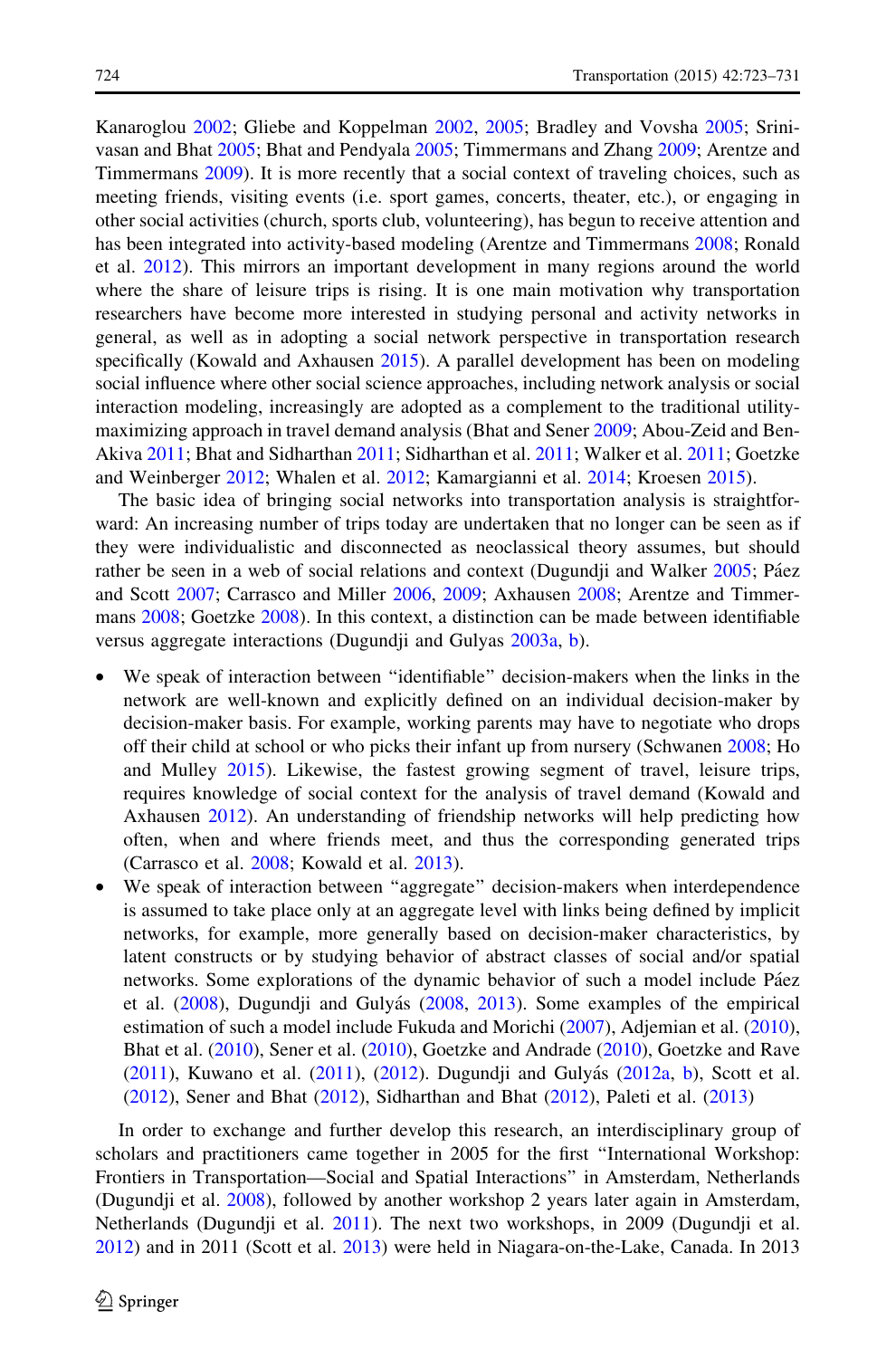an important survey article on mass effects and mobility decisions summarized research progress in the field (Abou-Zeid et al. [2013\)](#page-5-0). In 2014, a special issue on social context of travel behavior was also published (Carrasco and Farber [2014](#page-6-0)). Taken together this shows the steady maturity of research questions on social networks, interactions and spillovers in transportation during the last decade.

### The contributions

The eight papers collected in this special issue are a selection of the work presented during the International Workshop ''Frontiers in Transportation – Social Interactions'' at Herrsching am Ammersee near Munich, Germany, which was held in 2013. The topics represent the breadth of the research in the field of social interactions in transportation, spanning analysis of groups and spatial networks, and identifiable and aggregate interactions. The relations between these papers can be roughly conceptualized as in Table 1.

The first four papers in this special issue deal primarily with socio-group networks. This research focuses on non-spatial relations between people, and how their interactions influence travel behavior. Two of these articles are motivated by a goal of incorporating social network dynamics, and decisions made in inter- and intra- household networks, in travel behavior simulation models. Sharmeen et al. [\(2015](#page-7-0)) develop a dynamic life cycle event model of friendship using a random utility maximization framework to predict the formation of a tie between two individuals. Using a Dutch dataset, the authors find that homophily as well as geographic proximity play an important role in the formation of friendship networks. This kind of research can be used, for example, to forecast recreational trips within a travel behavior simulation model.

Dubernet and Axhausen [\(2015](#page-6-0)) develop a game theoretic framework for the study of joint decision making and present a validation run where intra-household interactions are included into the MATSim activity-based, multi-agent travel microsimulation tool. Using data from the Zürich, Switzerland area and focusing on the possibility of joint trips, they find that the simulation performs reasonably well replicating the passenger mode shares for mandatory trips, but less so for discretionary trips.

The second two articles have an empirical focus with attention to policy implications. The study by Matous et al. [\(2015](#page-7-0)) centers on information diffusion in personal networks. Based on data of rural Indonesian coffee and cacao farmers, the authors investigate how agricultural information is obtained. The mode of contact could be telecommunication (mobile phone), walking or motorized transportation (mainly motor bikes). Applying a hierarchical logit model, complemented by in-depth interviews, their results reveal the following insights: the farmers strongly favor face-to-face contact; and mobile phones are predominately used to arrange and coordinate meetings with distant information sources.

| Social interactions in<br>transportation              | Identifiable individuals/agents                        | Aggregate effects                                   |
|-------------------------------------------------------|--------------------------------------------------------|-----------------------------------------------------|
| Socio-group networks                                  | Sharmeen $(2015)$ ;<br>Dubernet and Axhausen (2015)    | Matous et al. $(2015)$ ;<br>Goetzke and Rave (2015) |
| Networks which have socio-<br>spatial characteristics | Van den Berg $(2015)$ ;<br>Joubert and Meintjes (2015) | Okushima $(2015)$ ;<br>Bhat (2015)                  |

Table 1 Social interactions in transportation: Contributions in this special issue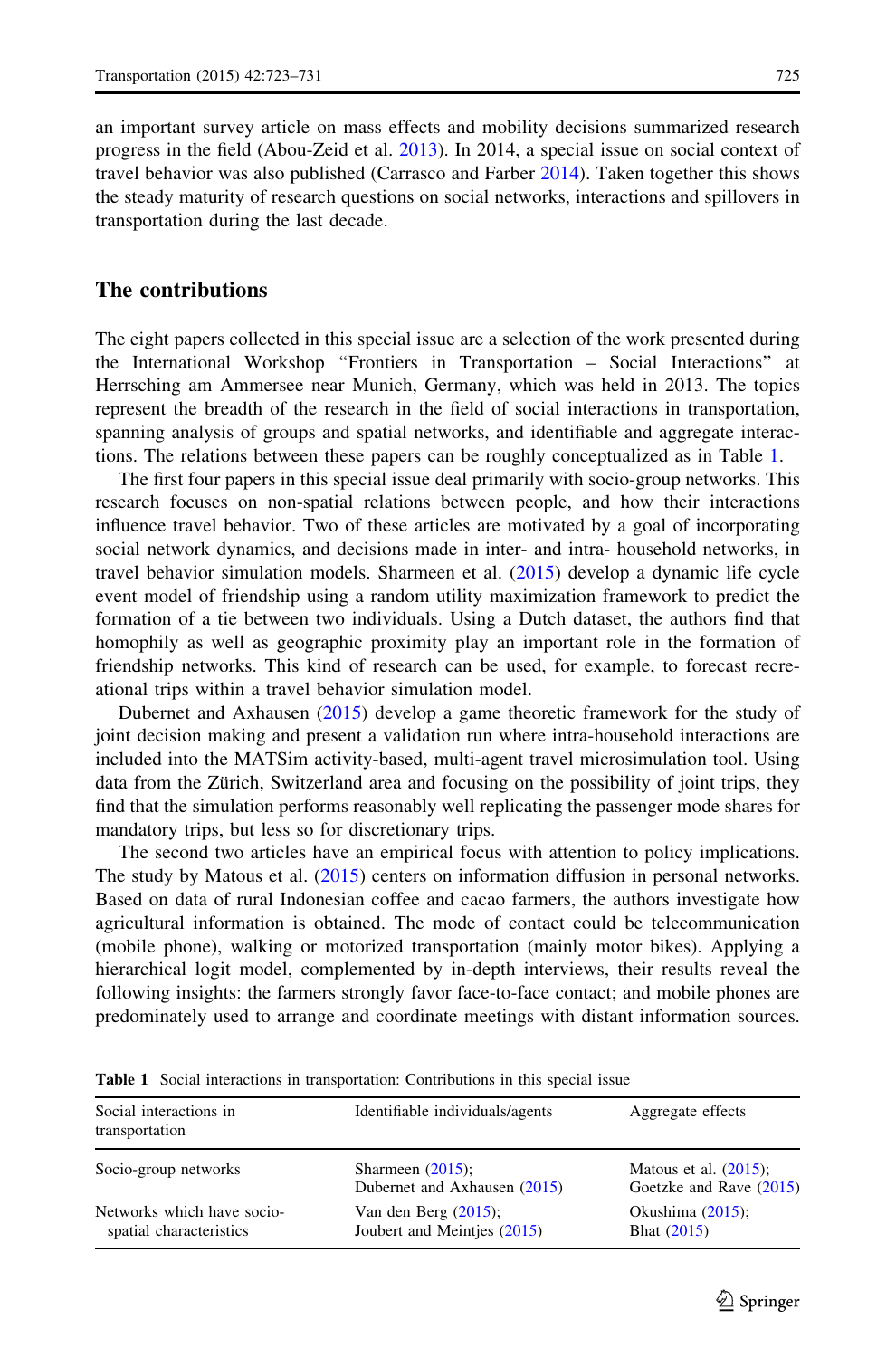Also, the farmers prefer motorized transportation relative to walking to save time when contacting distant information sources. Motorbikes enable the farmers to reach outside the circle of their strong relationships which are maintained by walking and facilitate social contact between diverse communities. Furthermore, people with motorbikes have significantly more extensive extra-communal access to information and weak evidence suggests that they also have less contact within their communities.

Peer networks, defined by age group, education attainment and residential location, are the research topics of the article by Goetzke and Rave [\(2015](#page-6-0)). Based on German data and using a happiness regression approach, they investigate how much peers' average automobile availability has an impact on a person's quality of life. They find that, in general, subjective well-being increases with own automobile access, but decreases with peers' higher automobile access. However, when own automobile access is measured as the deviation from the peers' access, the results point to the fact that especially the difference in automobile availability with respect to peers makes a person worse off. Therefore, happiness depends on whether a person and the peers are in a similar situation or not. This finding supports the idea that automobile ownership poses a ''positional'' externality.

The remaining four papers deal predominately with networks which have socio-spatial characteristics, such as neighborhood or distance relations. Two of these studies focus on local and "small-world" networks, which combine the spatial with the previously discussed social group characteristics. Van den Berg et al. [\(2015](#page-8-0)) examine to what extent local social interactions are affected by characteristics of the residential environment as well as personal and mobility attributes. Based on a two-day social interaction diary for residents in the Eindhoven, Netherlands metro area and using a multi-level binomial logit model, the authors conduct an analysis of whether or not an interaction took place within the immediate neighborhood. They find that contact with a fellow local resident is increasing for older people, females, larger households and full-time employed, but is decreasing for households with more vehicles, and somewhat, for longer commuting time. Social interactions also correlate positively with the existence of a nearby supermarket, primary school and outdoor sport facility, as well as with suburban residential location (outside of the central city Eindhoven).

Small-world networks use spatial proximity in graphs to represent social interaction. This is the approach taken by Okushima ([2015\)](#page-7-0), who investigates the shift towards sustainable mobility choices among heterogeneous agents. He uses outcomes from a stated preference questionnaire to estimate a binary mode choice model for car versus sustainable transport (bus rapid transit)., the author subsequently feeds the results into a multi-agent simulation model and finds that many households show conformity in their mobility choices, however, when allowing for heterogeneity among agents, also non-conformity is observed. In addition, the simulation reveals that heterogeneity decreases share of sustainable transport. The simulation model also supports the idea that green tax policies are superior to cordon pricing and distance-based pricing in terms of achieving higher sustainable transport mode share.

The last two articles are methodological in nature. Joubert and Meintjes ([2015](#page-7-0)) investigate the properties of freight networks. Using GPS-based truck origin–destination data for the Nelson Mandela Bay Municipality in South Africa, linked with facility location, the authors create a complex network, resembling the interactions between firms in a supply chain system, which they then studied using network analysis tools. Having nodes signifying firms and the edges of the network representing the connections between firms, they evaluated how density-based clustering parameters influence the completeness of the network, as well as the computational burden of the network. These results are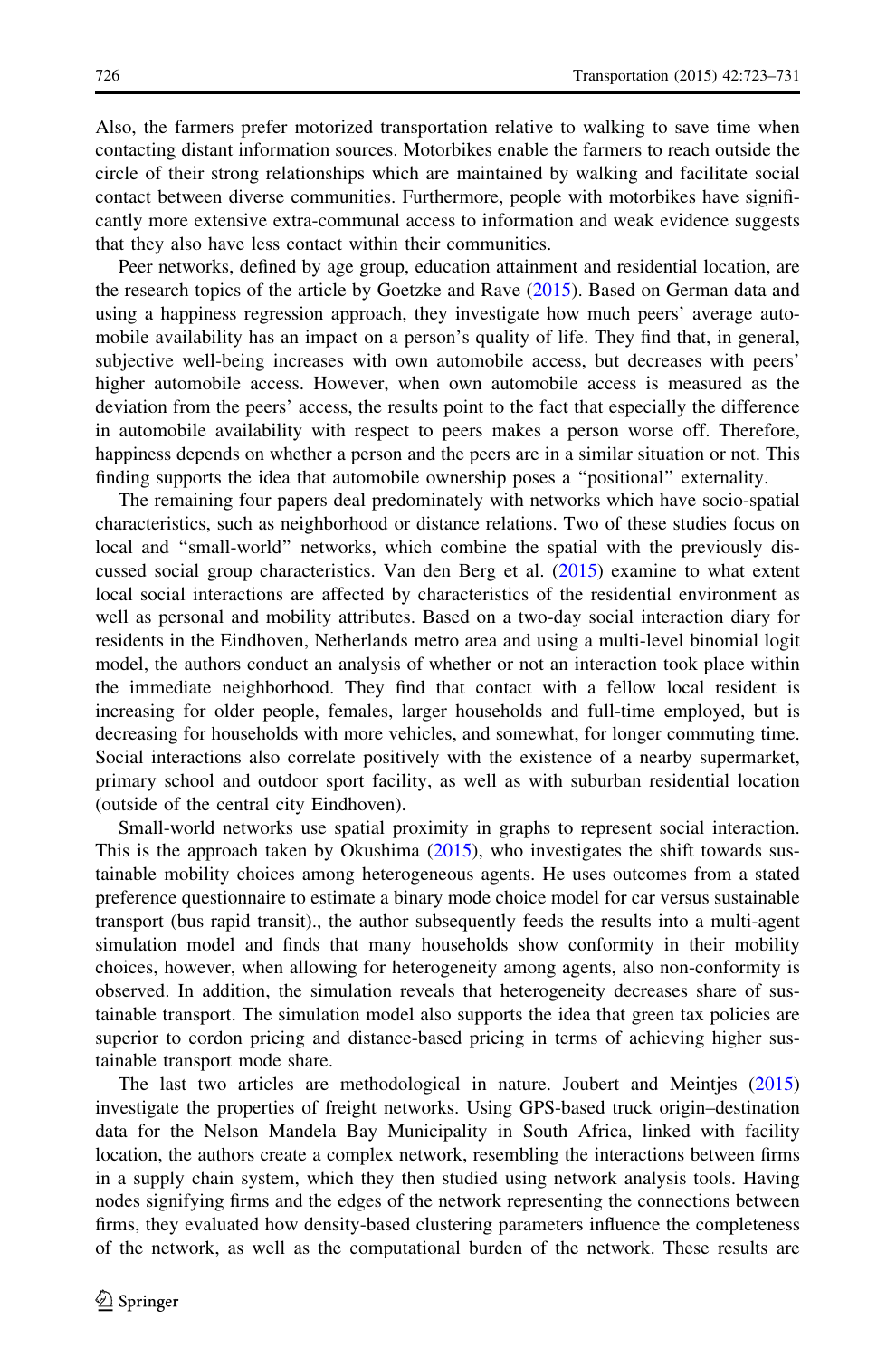valuable to understand the capacity of current software and computer technology in conveniently implementing analysis methods that can introduce a social/spatial network perspective to transportation studies.

Bhat ([2015\)](#page-5-0) develops a spatial multinomial probit technique that extends the traditional panel discrete choice model to include social/spatial dependencies. This formulation accommodates spatial drift effects, which consists of both the spatial structure on individual-specific unobserved preference as well as the spatial structure on individual-specific response sensitivity, and is originating from endogenous group formation. This mode choice model approach allows for the possibility of residential self-selection (or spatial drift) of individuals based on mode-use propensities. In a simulation study the author finds that the estimator is efficient and the asymptotic formula performs well in estimating the finite sample standard errors. Furthermore, the results highlight the bias in estimates if spatial lag and/or spatial drift effects are ignored when both are actually present.

### Moving forward

While the research subjects of all eight studies are diverse, they all use empirical data and/ or quantitative methods. The themes of these papers provide an overview of how broad the topics are, reaching from studying the diffusion of agricultural information in Indonesia, to identifying peer effects in Germany, to analyzing sustainable mobility in Japan, to measuring the relation between social contact distance patterns, personal characteristics, mobility and the built environment in the Netherlands. Yet, at the same time, the approaches in the field of social interactions and transportation are unified. For example, more than half of the studies included in this special issue use survey-based micro data which are then analyzed with the help of discrete choice regression modeling.

Social interactions and transportation research has greatly benefited from bringing in concepts from other fields into their own subject area. Goetzke and Rave ([2015\)](#page-6-0) bring in the concept of positional externalities from public economics to their research on subjective well-being in travel behavior, which in itself draws on a stream of research in psychology. Also interesting to observe is how social spillover analysis borrows from spatial regression modeling, as demonstrated by Bhat ([2015\)](#page-5-0). Persons within a group or different groups are examined in analogy to more or less distant spatial neighbors. This helps addressing some of the otherwise difficult to solve issues and turns out to be a successful cross-fertilization of two sub-disciplines of econometrics. Matous et al. ([2015](#page-7-0)) complement their quantitative analysis of a multilevel multivariate logistic model with qualitative data from classical semi-structured interviews from social science for a nuanced assessment of the impact of policies. Dubernet and Axhausen [\(2015](#page-6-0)) draw on co-evolutionary principles from natural computing to develop an algorithm to efficiently search approximate solutions for their framework for joint decision making, which in turn is inspired by game theory. Sharmeen et al. ([2015\)](#page-7-0) propose a model of social network evolution inspired by life course theory and concepts from social network analysis, in a novel cross-fertilization from sociology, which is then brought to a utility-maximizing framework. In a comprehensive multi-agent based social simulation model, Okushima ([2015\)](#page-7-0) uses results from combined revealed and stated preference estimation, a hierarchical Bayesian model and two hazard-based duration models.

It is encouraging to see new topics arise in the field of social interactions and transportation, such it is the case in this special issue in the paper which extracts and analyzes inter-firm supply chain networks in South Africa from traces of on-board GPS devices of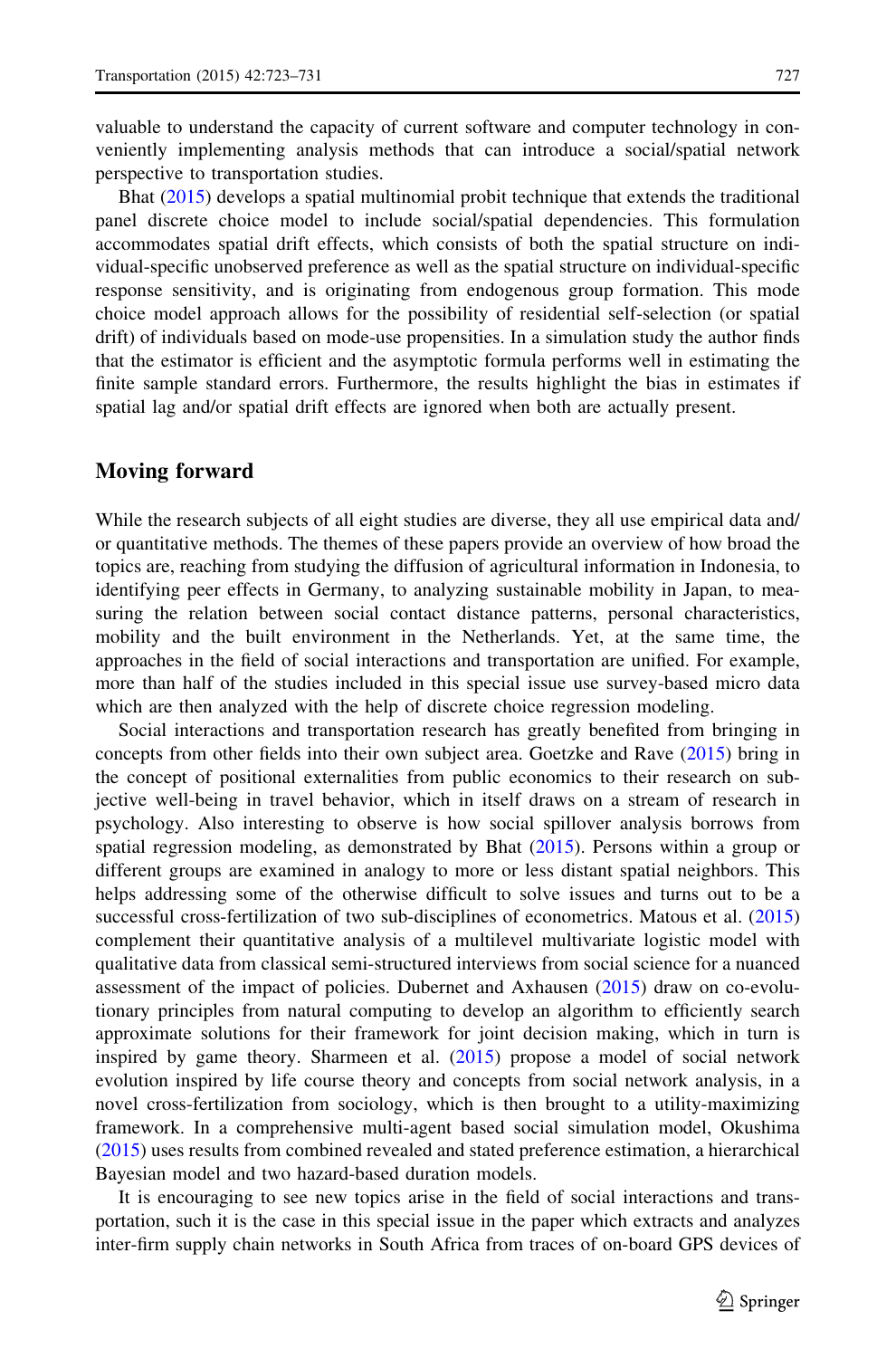<span id="page-5-0"></span>commercial vehicles. More of this innovative exploration of social network analysis applied to freight mobility as a complement to the stream of existing research in social interactions in passenger travel is welcome. Also, while a current focus in the field is on travel behavior and personal interactions in friendships, group and neighborhood networks, intra-household interactions, involving vehicle purchase decisions, activity choices, tour planning and the ''governance'' of mobility needs, as well as interactions in the society-atlarge are less explored. Society-at-large interactions comprise inquiries, for example, about the link of social capital and transportation choices (Carrasco and Cid-Aguayo [2012\)](#page-6-0), or social attitudes and transportation policies. At the same time, use of modern information and communication technology such as smart phones and social media applications provide a unique opportunity to collect mobility and social interaction behavior data longitudinally and at wide scale. We as the guest editors are looking forward to future studies addressing these research questions which are highly relevant for transportation planning applications and policy decision making.

Acknowledgments We would like to thank all authors and participants in the Herrsching am Ammersee workshop for their contributions, ideas, and constructive criticism, as well as the other members of the convening committee beyond the guest editors of this special issue, Theo Arentze, Kay Axhausen, Juan Carrasco, Pat Mokhtarian and Darren Scott. We are grateful to Mark W. Horner, our liaison editor at Transportation, for valuable support and guidance throughout the development of this theme issue. We also want to express thanks to Martin Richards, the former editor-in-chief of Transportation, for backing our idea of a special issue and generously approving it. The International Workshop ''Frontiers in Transportation— Social Interactions'' held in 2013 at Herrsching am Ammersee near Munich, Germany was funded in part by the German Research Foundation (DFG) and hosted by the Institute for Transport Studies at the University of Natural Resources and Life Sciences (BOKU) Vienna.

### **References**

- Abou-Zeid, M., Ben-Akiva, M.: The effect of social comparisons on commute well-being. Transp. Res. Part A Policy Pract. 45(4), 345–361 (2011)
- Abou-Zeid, M., Schmöcker, J.D., Belgiawan, P.F., Fujii, S.: Mass effects and mobility decisions. Transp. Lett. 5, 115–130 (2013)
- Adjemian, M.K., Lin, C.Y., Williams, J.: Estimating spatial interdependence in automobile type choice with survey data. Transp. Res. Part A Policy Pract. 44(9), 661–675 (2010)
- Arentze, T., Timmermans, H.J.: Social networks, social interactions, and activity-travel behavior: a framework for microsimulation. Environ. Plan. B Plan. Des. 35(6), 1012 (2008)
- Arentze, T.A., Timmermans, H.J.: A need-based model of multi-day, multi-person activity generation. Transp. Res. Part B Methodol. 43(2), 251–265 (2009)
- Axhausen, K.W.: Social networks, mobility biographies, and travel: survey challenges. Environ. Plan. B Plan. Des. 35(6), 981 (2008)
- Ben-Akiva, M., Lerman, S.R.: Some estimation results of a simultaneous model of auto ownership and mode choice to work. Transportation  $3(4)$ ,  $357-376$  (1974)
- Bhat, C.: A new spatial (Social) interaction discrete choice model accommodating for unobserved effects due to endogenous network formation. Transportation (2015). doi[:10.1007/s11116-015-9651-9](http://dx.doi.org/10.1007/s11116-015-9651-9)
- Bhat, C.R., Koppelman, F.S.: Activity-based modeling of travel demand. In: Hall, R.W. (ed.) Handbook of Transportation Science, pp. 35–61. Kluwer Academic Publishers, Boston (1999)
- Bhat, C.R., Pendyala, R.M.: Modeling intra-household interactions and group decision-making. Transportation 32(5), 443–448 (2005)
- Bhat, C.R., Sener, I.N.: A copula-based closed-form binary logit choice model for accommodating spatial correlation across observational units. J. Geogr. Syst. 11(3), 243–272 (2009)
- Bhat, C.R., Sener, I.N., Eluru, N.: A flexible spatially dependent discrete choice model: Formulation and application to teenagers' weekday recreational activity participation. Transp. Res. Part B Methodol. 44(8–9), 903–921 (2010)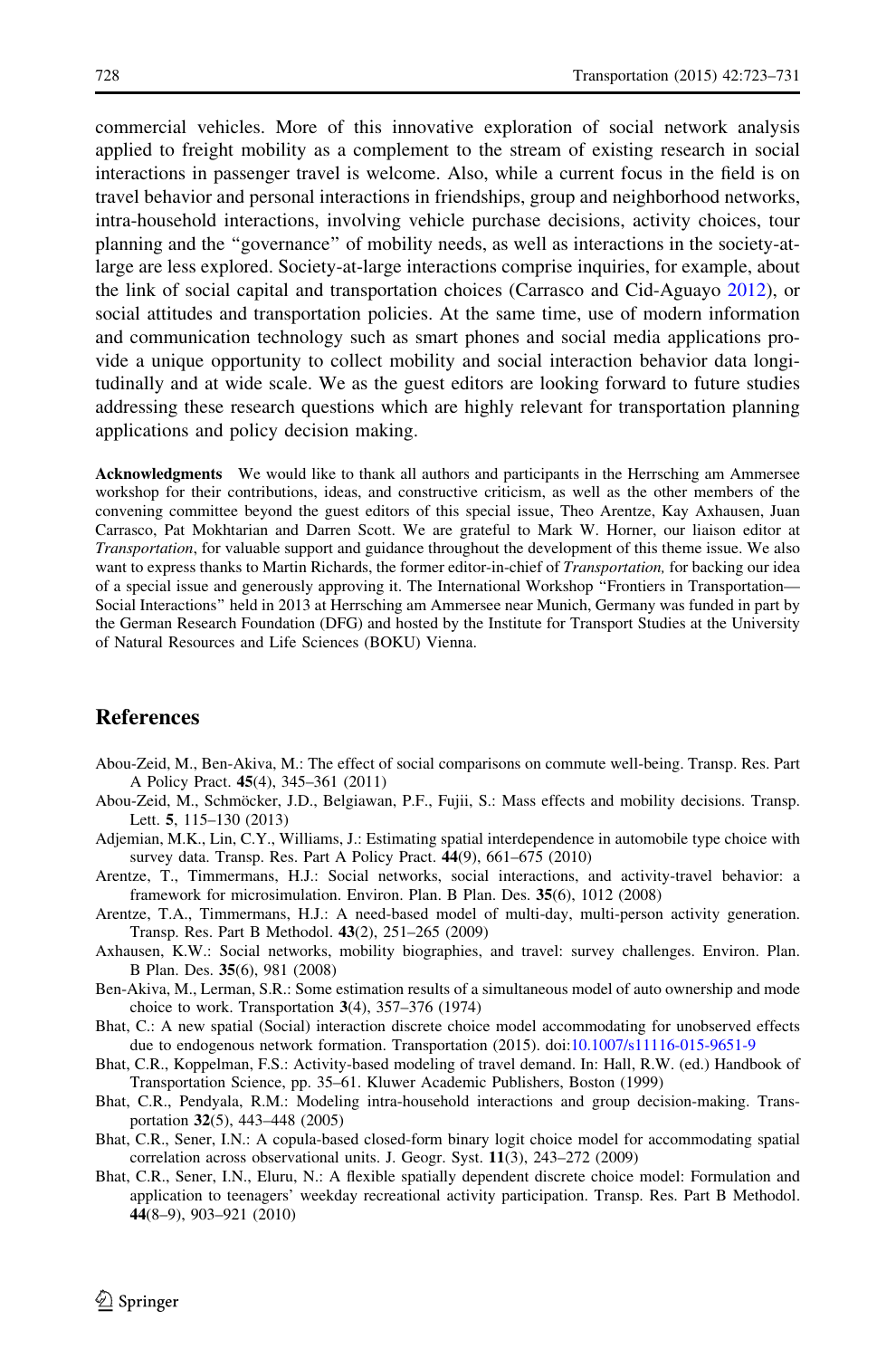- <span id="page-6-0"></span>Bhat, C.R., Sidharthan, R.: A simulation evaluation of the maximum approximate composite marginal likelihood (MACML) estimator for mixed multinomial probit models. Transp. Res. Part B Methodol. 45(7), 940–953 (2011)
- Bradley, M., Vovsha, P.: A model for joint choice of daily activity pattern types of household members. Transportation 32(5), 545–571 (2005)
- Carrasco, J.A., Cid-Aguayo, B.: Network capital, social networks, and travel: an empirical illustration from concepcio´n, Chile. Environ. Plan. A 44(5), 1066–1084 (2012)
- Carrasco, J.A., Farber, S.: Selected papers on the study of the social context of travel behavior. Transp. Res. Part A Policy Pract. 68, 1–2 (2014)
- Carrasco, J.A., Miller, E.J.: Exploring the propensity to perform social activities: a social network approach. Transportation 33(5), 463–480 (2006)
- Carrasco, J.A., Miller, E.J.: The social dimension in action: a multilevel, personal networks model of social activity frequency between individuals. Transp. Res. Part A Policy Pract. 43(1), 90–104 (2009)
- Carrasco, J.A., Hogan, B., Wellman, B., Miller, E.J.: Collecting social network data to study social activitytravel behavior: an egocentric approach. Environ. Plan. B Plan. Des. 35(6), 961 (2008)
- Dubernet D., Axhausen, K.W.: Implementing a household joint activity-travel multi-agent simulation tool: first results. Transportation (2015). doi[:10.1007/s11116-015-9645-7](http://dx.doi.org/10.1007/s11116-015-9645-7)
- Dugundji, E. R, Gulyas, L. Empirical estimation and multi-agent based simulation of a discrete choice model with network interaction effects. In: Proceedings of the 8th International Conference on Computers in Urban Planning and Urban Management, Sendai, Japan (2003a)
- Dugundji, E. R., Gulyas, L.: An exploration of the role of global versus local and social versus spatial networks in transportation mode choice behavior in the Netherlands. In: Proceedings of AGENT, Challenges in Social Simulation. University of Chicago, Argonne National Laboratory, Chicago, pp. 437–454 (2003b)
- Dugundji, E.R., Gulyás, L.: Sociodynamic discrete choice on networks in space: impacts of agent heterogeneity on emergent outcomes. Environ. Plan. B Plan. Des. 35(6), 1028–1054 (2008)
- Dugundji, E.R, Gulyás, L.: Sociodynamic discrete choice applied to intercity travel demand: issues in estimation. In: Proceedings of the Federated Conference on Computer Science and Information Systems (FedCSIS), Wroclaw. Available in IEEE Xplore (2012a)
- Dugundji, E.R., Gulyás, L.: Sociodynamic discrete choice on networks in space: role of utility parameters and connectivity in emergent outcomes. Proc. Comput. Sci. 10, 827–832 (2012b)
- Dugundji, E.R., Gulyás, L.: Structure and emergence in a nested logit model with social and spatial interactions. Comput. Math. Organ. Theory 19(2), 151–203 (2013)
- Dugundji, E.R., Walker, J.L.: Discrete choice with social and spatial network interdependencies: an empirical example using mixed generalized extreme value models with field and panel effects. Transp. Res. Rec. J. Transp. Res. Board 1921, 70–78 (2005)
- Dugundji, E.R., Páez, A., Arentze, T.A.: Social networks, choices, mobility, and travel. Environ. Plan. B Plan. Des. 35(6), 956–960 (2008)
- Dugundji, E.R., Páez, A., Arentze, T.A., Walker, J.L.: Transportation and social interactions. Transp. Res. Part A Policy Pract 45, 239–247 (2011)
- Dugundji, E.R., Scott, D.M., Carrasco, J.A., Páez, A.: Urban mobility and social–spatial contact—introduction. Environ. Plan. A 45, 239–247 (2012)
- Fukuda, D., Morichi, S.: Incorporating aggregate behavior in an individual's discrete choice: an application to analyzing illegal bicycle parking behavior. Transp. Res. Part A Policy Pract. 41(4), 313–325 (2007)
- Gliebe, J.P., Koppelman, F.S.: A model of joint activity participation between household members. Transportation 29(1), 49–72 (2002)
- Gliebe, J.P., Koppelman, F.S.: Modeling household activity–travel interactions as parallel constrained choices. Transportation 32(5), 449–471 (2005)
- Goetzke, F.: Network effects in public transit use: evidence from a spatially autoregressive mode choice model for New York. Urban Stud. 45(2), 407–417 (2008)
- Goetzke, F., Rave, T.: Automobile access, peer effects and happiness. Transportation (2015). doi:[10.1007/](http://dx.doi.org/10.1007/s11116-015-9647-5) [s11116-015-9647-5](http://dx.doi.org/10.1007/s11116-015-9647-5)
- Goetzke, F., Andrade, P.: Walkability as a summary measure in a spatially autoregressive mode choice model: an instrumental variable approach. In: Páez, A., Gallo, J.L., Buliung, R.N., Dall'erba, S. (eds.) Progress in Spatial Analysis: Methods and Applications, pp. 217–232. Springer Publishing, New York, (2010)
- Goetzke, F., Rave, T.: Bicycle use in Germany: explaining differences between municipalities with social network effects. Urban Stud. 48(2), 427–437 (2011)
- Goetzke, F., Weinberger, R.: Separating contextual from endogenous effects in automobile ownership models. Environ. Plan. A 44, 1032–1046 (2012)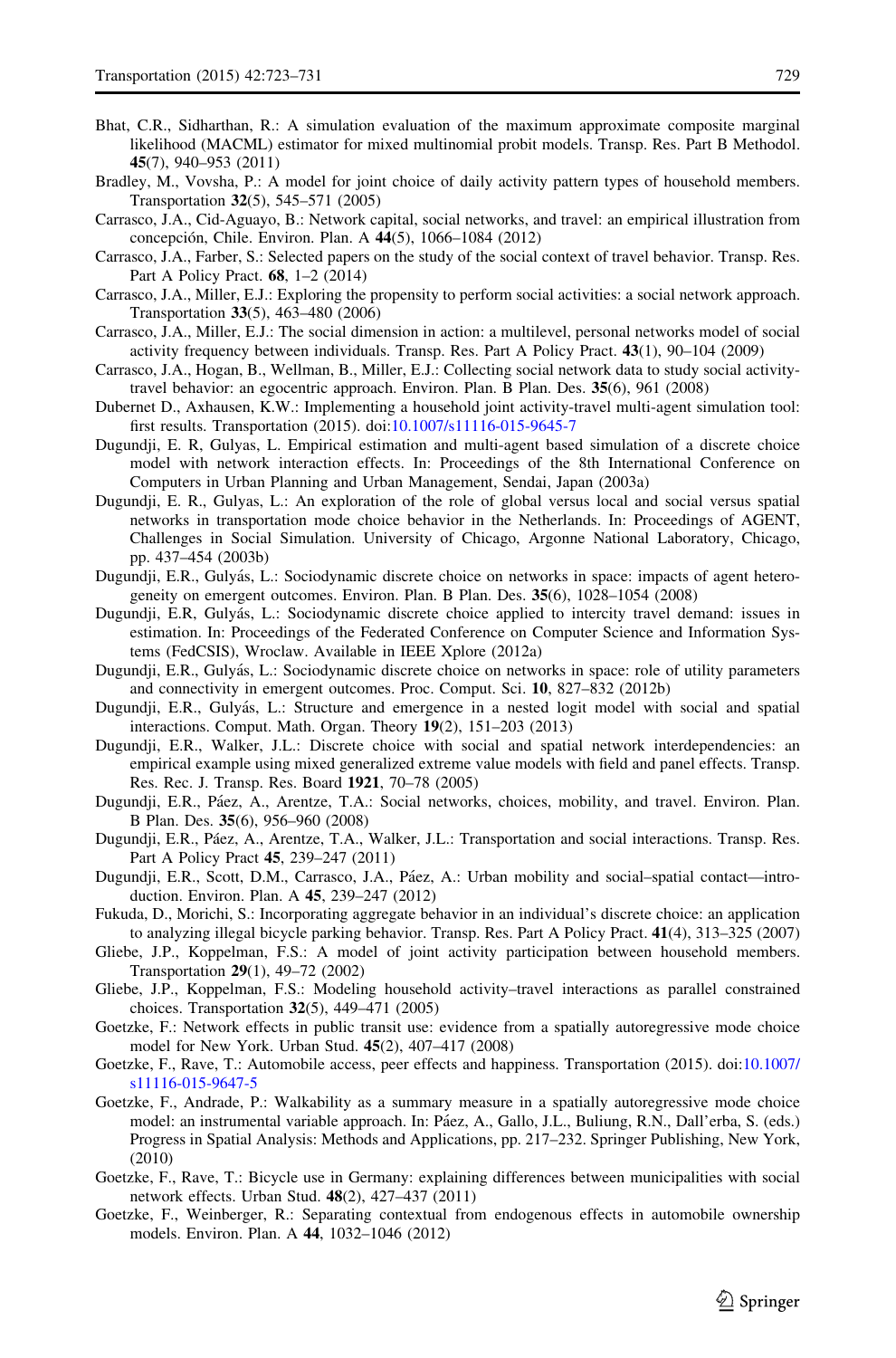- <span id="page-7-0"></span>Ho, C., Mulley, C.: Intra-household interactions in transport research: a review. Transport Rev. 35(1), 33–55 (2015)
- Joubert, J.W., Meintjes, S.: Computational considerations in building inter-firm networks. Transportation (2015). doi[:10.1007/s11116-015-9650-x](http://dx.doi.org/10.1007/s11116-015-9650-x)
- Kamargianni, M., Ben-Akiva, M., Polydoropoulo, A.: Incorporating social interaction into hybrid choice models. Transportation 41(6), 1263–1285 (2014)
- Kowald, M., Axhausen, K.W.: Focusing on connected personal leisure networks: selected results from a snowball sample. Environ. Plan. A 44(5), 1085 (2012)
- Kowald, M., Axhausen, K.W. (eds.): Social Networks and Travel Behaviour. Ashgate Publishing Ltd, Aldershot (2015)
- Kowald, M., van den Berg, P., Frei, A., Carrasco, J.A., Arentze, T., Axhausen, K., Mok, D., Timmermans, H., Wellman, B.: Distance patterns of personal networks in four countries: a comparative study. J. Transp. Geogr. 31, 236–248 (2013)
- Kroesen, M.: Do partners influence each other's travel patterns? A new approach to study the role of social norms. Transp. Res. Part A Policy Pract. 78, 489–505 (2015)
- Kuwano, M., Tsukai, M., Matsubara, T.: Analysis on promoting factors of electric vehicles with social conformity. In: Proceedings of the13th International Conference on Travel Behaviour Research (IATBR), Toronto (2012)
- Kuwano, M., Zhang, J., Fujiwara, A.: Dynamic discrete choice model for multiple social interactions. Transp. Res. Rec. J. Transp. Res. Board 2231, 68–75 (2011)
- Matous, P., Todo, Y., Pratiwi, A.: The role of motorized transport and mobile phones in the diffusion of agricultural information in Tanggamus Regency, Indonesia. Transportation (2015). doi:[10.1007/](http://dx.doi.org/10.1007/s11116-015-9646-6) [s11116-015-9646-6](http://dx.doi.org/10.1007/s11116-015-9646-6)
- Okushima, M.: Simulating social influences on sustainable mobility shifts for heterogeneous agents. Transportation (2015). doi:[10.1007/s11116-015-9649-3](http://dx.doi.org/10.1007/s11116-015-9649-3)
- Páez, A., Scott, D.M.: Social influence on travel behavior: a simulation example of the decision to telecommute. Environ. Plan. A 39(3), 647 (2007)
- Páez, A., Scott, D.M., Volz, E.: A discrete-choice approach to modeling social influence on individual decision making. Environ. Plan. B Plan. Des. 35(6), 1055 (2008)
- Paleti, R., Bhat, C.R., Pendyala, R.M., Goulias, K.G.: The modeling of household vehicle type choice accommodating spatial dependence effects. In: Proceedings of the 92nd Annual Meeting of the Transportation Research Board, Washington, DC (2013)
- Ronald, N., Arentze, T., Timmermans, H.: Modeling social interactions between individuals for joint activity scheduling. Transp. Res. Part B Methodol. 46(2), 276–290 (2012)
- Schwanen, T.: Managing uncertain arrival times through sociomaterial associations. Environ. Plan. B Plan. Des. 35(6), 997–1011 (2008)
- Scott, D.M., Kanaroglou, P.S.: An activity-episode generation model that captures interactions between household heads: development and empirical analysis. Transp. Res. Part B Methodol. 36(10), 875–896 (2002)
- Scott, D.M., Dam, I., Páez, A., Wilton, R.D.: Investigating the effects of social influence on the choice to telework. Environ. Plan. A Policy Pract. 44(5), 1016–1031 (2012)
- Scott, D.M., Dugundji, E.R., Páez, A.: The social dimension of activity, travel and location choice behavior. J. Transp. Geogr. 31, 212–215 (2013)
- Sener, I.N., Bhat, C.R.: Flexible spatial dependence structures for unordered multinomial choice models: formulation and application to teenagers' activity participation. Transportation 39(3), 657–683 (2012)
- Sener, I.N., Eluru, N., Bhat, C.R.: On jointly analyzing the physical activity participation levels of individuals in a family unit using a multivariate copula framework. J. Choice Model. 3(3), 1–38 (2010)
- Sharmeen, F., Arentze, T., Timmermans, H.: Predicting the evolution of social networks with life cycle events. Transportation (2015). doi:[10.1007/s11116-015-9644-8](http://dx.doi.org/10.1007/s11116-015-9644-8)
- Sidharthan, R., Bhat, C.R.: Incorporating spatial dynamics and temporal dependency in land use change models. Geogr. Anal. 44(4), 321–349 (2012)
- Sidharthan, R., Bhat, C.R., Pendyala, R.M., Goulias, K.G.: Model for children's school travel mode choice: accounting for effects of spatial and social interaction. Transp. Res. Rec. J. Transp. Res. Board 2213, 78–86 (2011)
- Small, K.A., Winston, C.: The demand for transportation: models and applications. In: Gomez-Ibanez, J.A., Tye, W.B., Winston, C. (eds.) Essays in Transportation Economics and Policy: A Handbook in Honor of John R. Meyer. Brookings Institution Press, Washington (1999)
- Srinivasan, S., Bhat, C.R.: Modeling household interactions in daily in-home and out-of-home maintenance activity participation. Transportation 32(5), 523–544 (2005)